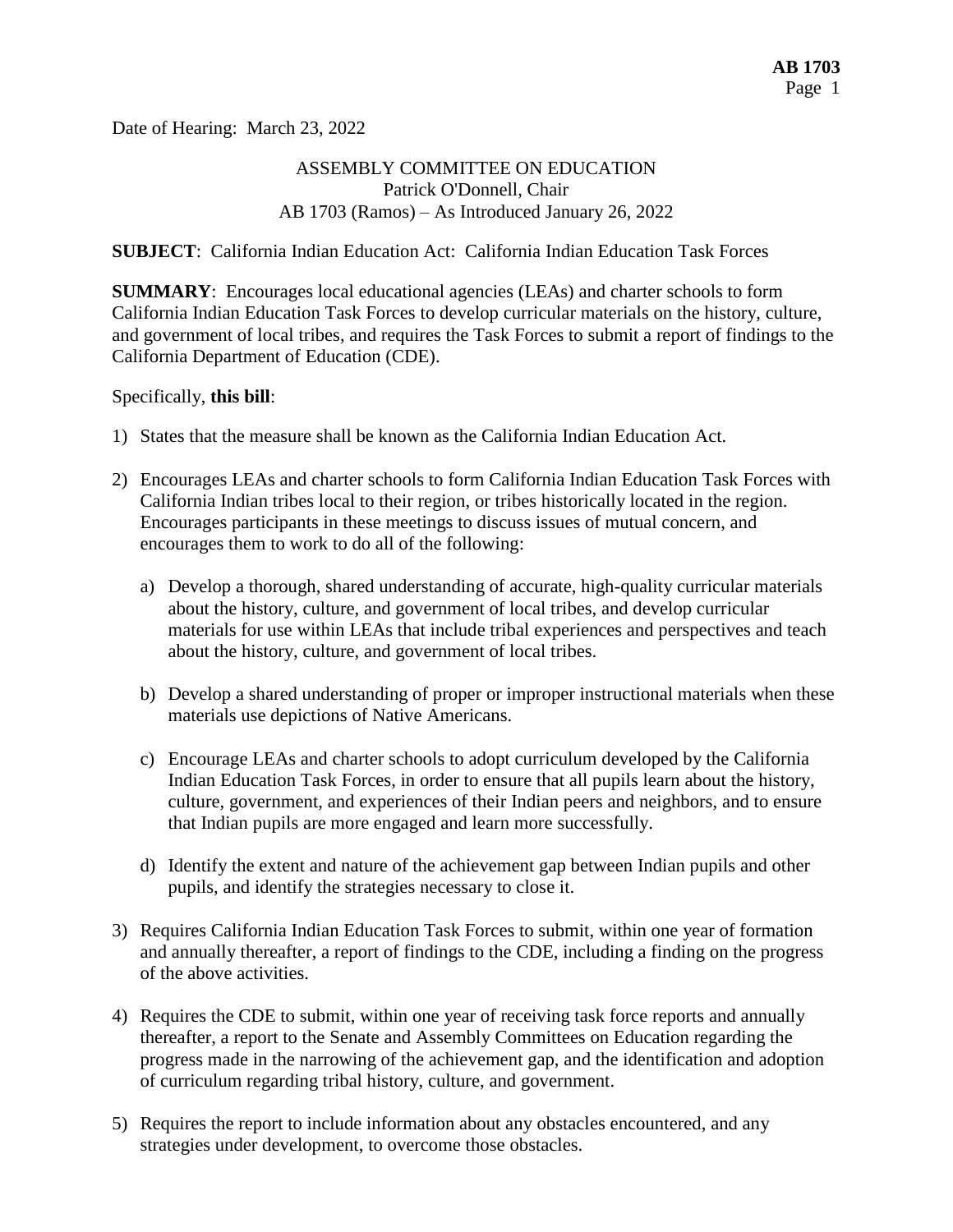## **EXISTING LAW**:

- 1) Requires the CDE, no later than June 1, 2022, in collaboration with, and subject to the approval of, the executive director of the State Board of Education (SBE), to enter into a contract with a county office of education (COE), or a consortium of COEs for the purpose of developing a model curriculum related to Native American studies by September 1, 2025.
- 2) Defines "model curriculum" to mean lesson plans, primary source documents, planning resources, teaching strategies, and professional development activities to assist teachers in teaching about Native American studies.
- 3) Requires that the model curriculum be housed on the platform developed and maintained by the University of California (UC) California History-Social Science Project.
- 4) Requires the designated COE or COEs to work with the California History-Social Science Project and Teaching California to ensure that the model curriculum is accessible and compatible with the platform.
- 5) Requires the COE or COEs to ensure the inclusion of authentic voices and perspectives in the development of the model curriculum, and to provide multiple opportunities for authentic stakeholder engagement across the state.
- 6) Requires the COE or COEs to consult with federally recognized Native American tribes located in California, California Native American tribes, faculty of Native American studies programs at universities and colleges with Native American studies programs, representatives of LEAs, members of the Instructional Quality Commission (IQC), and teachers, including teachers who have relevant experiences or education backgrounds in the study and teaching of Native American studies.
- 7) Requires the Governor's Tribal Advisor, the Native American Heritage Commission, and the CDE to assist the COE or COEs in statewide tribal consultations with federally recognized Native American tribes located in California and California Native American tribes.
- 8) Requires that the model curriculum be written as a guide to allow school districts and charter schools to adapt their related courses to reflect the pupil demographics in their communities, and to include examples of courses offered by local educational agencies that have been approved as meeting the A–G admissions requirements of the University of California and the California State University, including, to the extent possible, course outlines for those courses.
- 9) Requires that the model curriculum be open source and accessible to educators across the state and include online instructional modules appropriate for use in elementary, middle, and high schools.
- 10) Authorizes the COE or COEs to subcontract with a nonprofit organization or institution of higher education in the development of the model curriculum.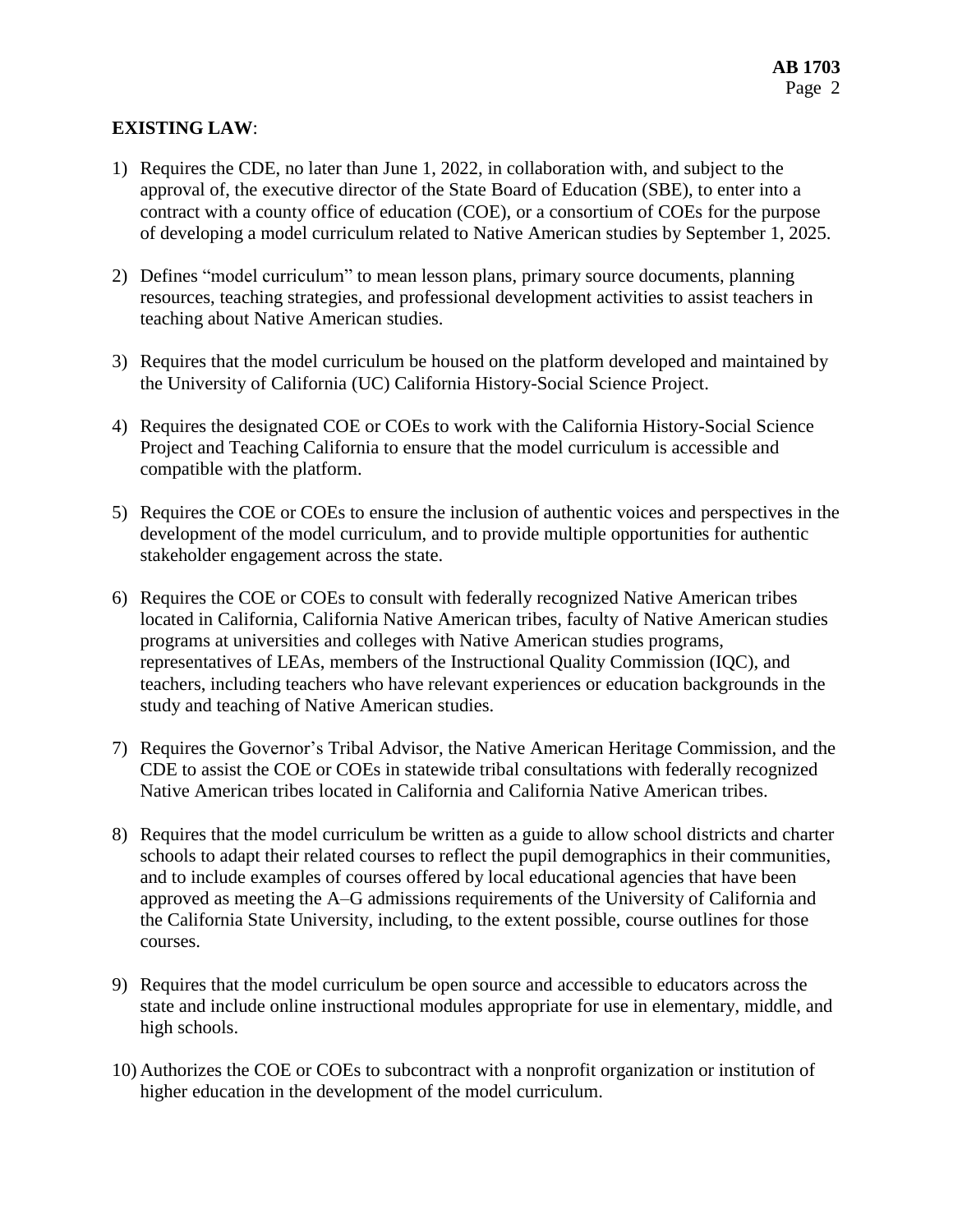- 11) Requires the COE or COEs to submit a report annually, until the completion of the model curriculum, on its progress to the appropriate fiscal and policy committees of the Legislature and to the SBE.
- 12) Requires, beginning in the school year following the completion of the model curriculum, each school district or charter school maintaining any of grades 9 to 12, inclusive, that does not otherwise offer a standards-based Native American studies curriculum is encouraged to offer to all otherwise qualified pupils a course of study in Native American studies. A school district or charter school that elects to offer a course of study in Native American studies is required to offer the course as an elective in the social sciences or English language arts and shall make the course available in at least one year during a student's enrollment in grades 9 to 12, inclusive.
- 13) Requires students, commencing with the graduating class of 2029-30, to complete a one semester course in ethnic studies that meets specified requirements, in order to receive a high school diploma, and requires, commencing with the 2025–26 school year, that LEAs and charter schools serving students in grades 9 through 12 offer at least a one-semester course in ethnic studies.
- 14) Establishes the American Indian Education Centers (AIECs) program to provide communitybased educational resource centers to American Indian students, parents, guardians, and public schools in order to promote the academic and cultural achievement of American Indian students. (Education Code (EC) section 33381)
- 15) Authorizes the AIECs, based upon established priority needs, to accomplish the following:
	- a) Improve the academic achievement of American Indian students in kindergarten through grade 12;
	- b) Improve the self-concept and sense of identity of American Indian students and adults;
	- c) Serve as a center for related community activities;
	- d) Provide individual and group counseling to students and adults related to personal adjustment, academic progress, and vocational planning;
	- e) Create and offer coordinated programs with the public schools;
	- f) Provide a focus for summer cultural, recreational, and academic experiences;
	- g) Create and offer adult classes and activities that benefit parents;
	- h) Provide training programs to develop pathways to college and the workplace for American Indian students; and
	- i) Provide American Indian educational resource materials to students, their parents, and the schools they attend in order to ensure appropriate tribal histories and cultures are made available.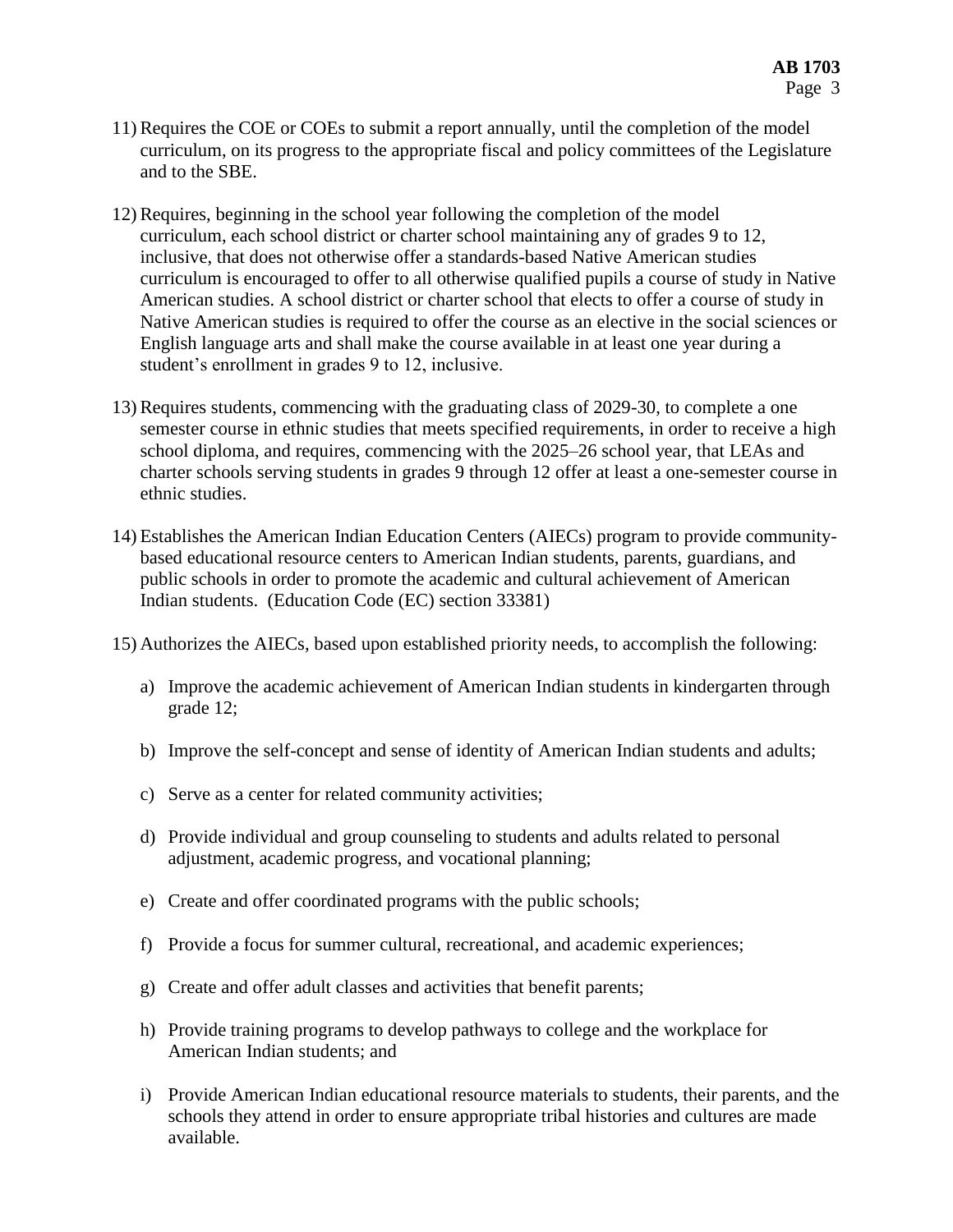- 16) Establishes an American Indian Education Unit within the CDE, to provide technical support to, and proper administrative oversight of, American Indian education programs established by the state in order to ensure that American Indian students in California public schools are able to meet the challenging academic standards of the federal Elementary and Secondary Education Act and that those programs reflect the cultural and educational standards stated in Federal Executive Order No. 13336 relating to American Indian and Alaska Native Education. (EC 33370)
- 17) Requires the SPI to appoint an American Indian Education Unit Manager to oversee the American Indian Education Unit.
- 18) The federal Every Student Succeeds Act (ESSA) requires specified LEAs to consult with appropriate officials from American Indian tribes or tribal organizations approved by the tribes located in the area served by the LEA prior to its submission of a required plan or application for a covered program under the Act. ESSA also requires the consultation to be done in a manner and in a time that provides the opportunity for the appropriate officials from American Indian tribes or tribal organizations to meaningfully and substantively contribute to that plan.

## **FISCAL EFFECT**: Unknown

# **COMMENTS**:

*Need for the bill.* According to the author, "California lacks high quality curriculum materials that highlight the history, culture, and government of local tribes. Although California students are instructed in Native American history, grave concerns remain about how this instruction is developed and offered. The existing framework focuses on some major lessons such as the mission diorama, which is still taught at the teacher's discretion. However, this ignores and overlooks the experiences of California Indians before, during and after the mission era and Spanish occupation.

AB 1703 would help to education people in California about the tribes local to their area. So few people understand the diversity of California's first people. They speak different languages, use different musical instruments, practice different customs and traditions. Few know many tribes were wiped out or almost eliminated during the 1800s."

*Curriculum, standards, frameworks, and model curricula.* California's public school curriculum is based on content standards in various subjects, including English-Language Arts, Mathematics, Science, History-Social Science, Physical Education, English Language Development, Career Technical Education, Health Education, World Languages, and Visual and Performing Arts. These standards are developed by the IQC through a public process, and are adopted by the SBE.

These standards form the basis of California's curriculum frameworks. The frameworks guide the implementation of these standards, and are used to establish criteria for the evaluation of instructional materials for state adoption for grades kindergarten through grade eight. They also guide district selection of instructional materials for grades nine through twelve.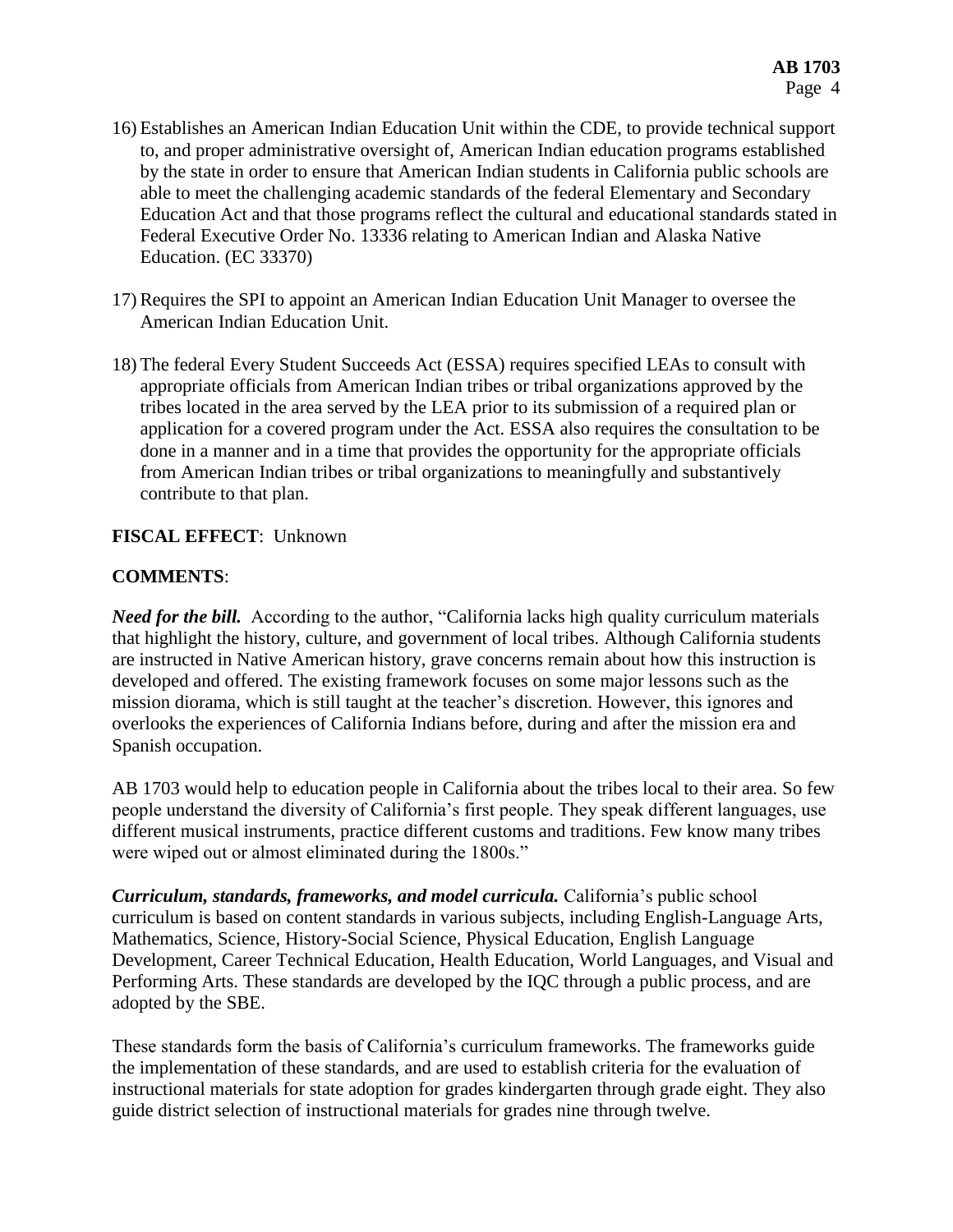*Native American model curriculum to produce resources for teachers.* Current law requires the CDE, by June 1, 2022, to enter into a contract with a COE or a consortium of COEs for the purpose of developing a model curriculum related to Native American studies by September 1, 2025. Current law requires that the model curriculum be housed on the platform developed and maintained by the UC California History-Social Science Project. Humboldt County Office of Education and San Diego County Office of Education were chosen to develop the model curriculum.

*Ethnic studies graduation requirement.* Current law requires students, commencing with the graduating class of 2029-30, to complete a one semester course in ethnic studies that meets specified requirements in order to receive a high school diploma, and requires, commencing with the 2025–26 school year, that LEAs and charter schools serving students in grades 9 through 12 offer at least a one-semester course in ethnic studies.

*History Social Science curriculum framework content on Native American history.* The History Social Science Framework for California Public Schools includes Native American history in a number of grades, including the following statements in the  $4<sup>th</sup>$  grade chapter, "California: A Changing State:"

In selecting sources and directing students' investigations, teachers should focus on the daily experience of missions rather than on the building structures themselves. Building missions from sugar cubes or popsicle sticks does not help students understand the period and is offensive to many. Instead, students should have access to multiple sources to help them understand the lives of different groups of people who lived in and around missions, so that students can place them in a comparative context. Missions were sites of conflict, conquest, and forced labor. Students should consider cultural differences, such as gender roles and religious beliefs, in order to better understand the dynamics of Native and Spanish interaction. Students should analyze the impact of European diseases upon the indigenous population. And as much as possible, students should be encouraged to view sources that represent how missionaries viewed missions and how natives lived there, and the role of the Spanish–Mexican settler population in facilitating the system.

Another clear example of conflict during the Gold Rush era and early statehood was the loss of property and autonomy for many of the state's earlier Mexican and Indian residents. Great violence was perpetrated against many Indian groups who occupied land or resources that new settlers desired. Additional harm came by way of the Indian Indenture Act of 1850, which forced many Indians—mostly Indian youths—into servitude for landowners.

*Demographics of American Indian students in California.* This bill encourages Indian Education Task Forces to identify the extent and nature of the achievement gap between Indian pupils and other pupils, and identify the strategies necessary to close it.

California schools enrolled 30,000 American Indian/Alaska Native students during the 2019-20 school year, representing 0.5% of total enrollment. This represents the number of students who reported American Indian as their sole race; those indicating more than one race were not included in this number. The enrollment of American Indian/Alaska Native students has declined significantly in recent years.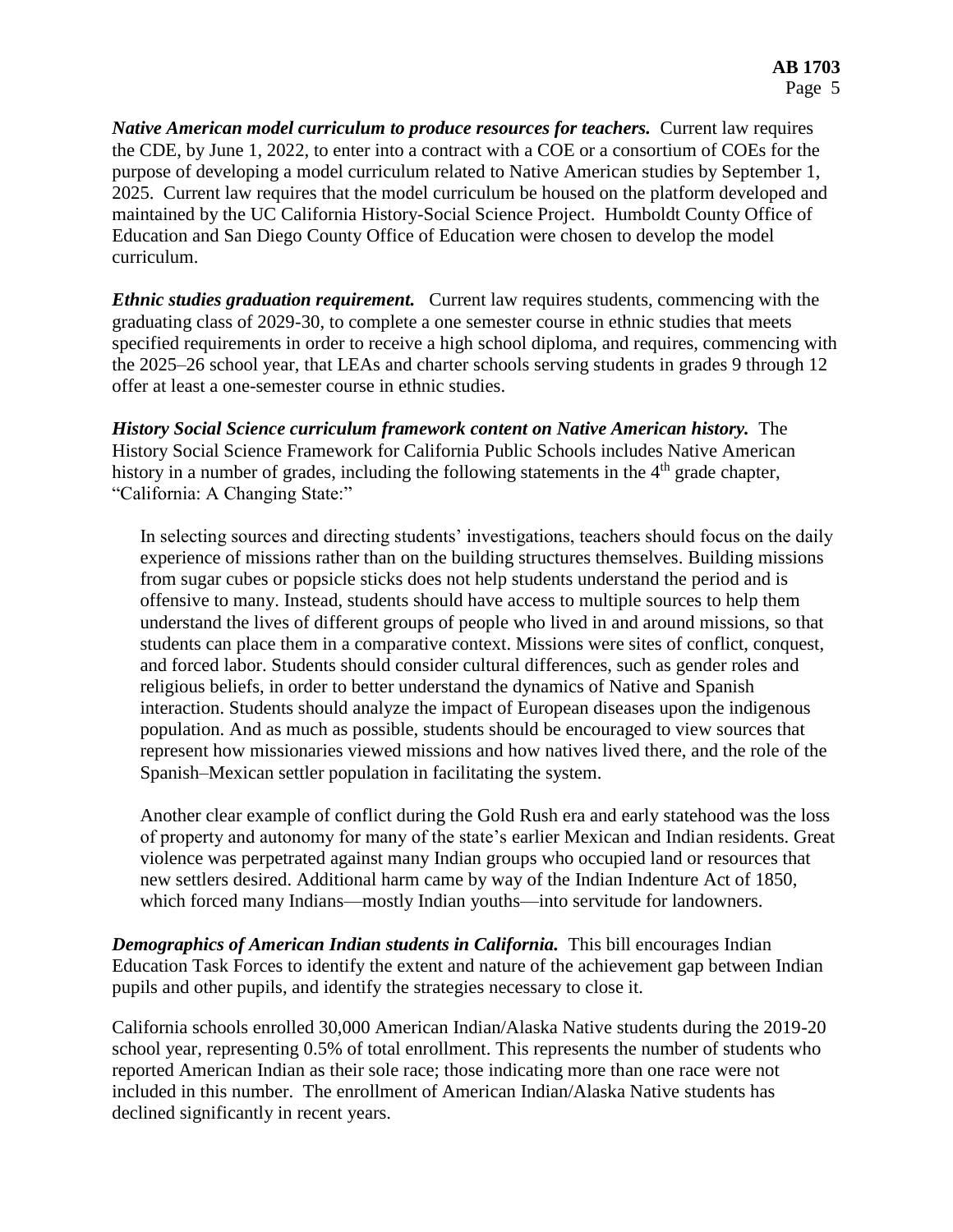As of 2016, California had the third largest population of American Indian students in the country, but a below average percentage enrollment of American Indian students (National Center for Education Statistics).

According to the CDE, enrollment of American Indian students is more concentrated in rural areas. While the number of American Indian students is highest in large population centers such as Los Angeles and San Diego, some rural areas have higher numbers and percentages of students. For example, in 2014-15, rural and sparsely populated Humboldt County had American Indian enrollment



(1,754) exceeding that of Los Angeles Unified School District (1,309), the second largest school district in the country. While statewide American Indian enrollment is just over one half of one percent, in Humboldt County American Indian students comprise nearly 10% of enrollment.

According to the CDE, 32.1% of California American Indian/Alaska Native children living in regions of 10,000 or more are living in poverty.

*Achievement gap between Native American students and their peers.* This bill requires California Indian Education Task Forces to identify the extent and nature of the achievement gap between Indian pupils and other pupils, and identify the strategies necessary to close it.

Data from the CDE show a significant achievement gap between American Indian students and statewide averages. Gaps in graduation, absenteeism, suspension, and college/career readiness are shown in the chart below.

In addition, data from the 2019 state summative assessments show that on the California Assessment of Student Performance and Progress (CAASPP) test of English language arts, 38% of American Indian/Alaska Native students scored at "met standard" or above, compared to 51% of all students.

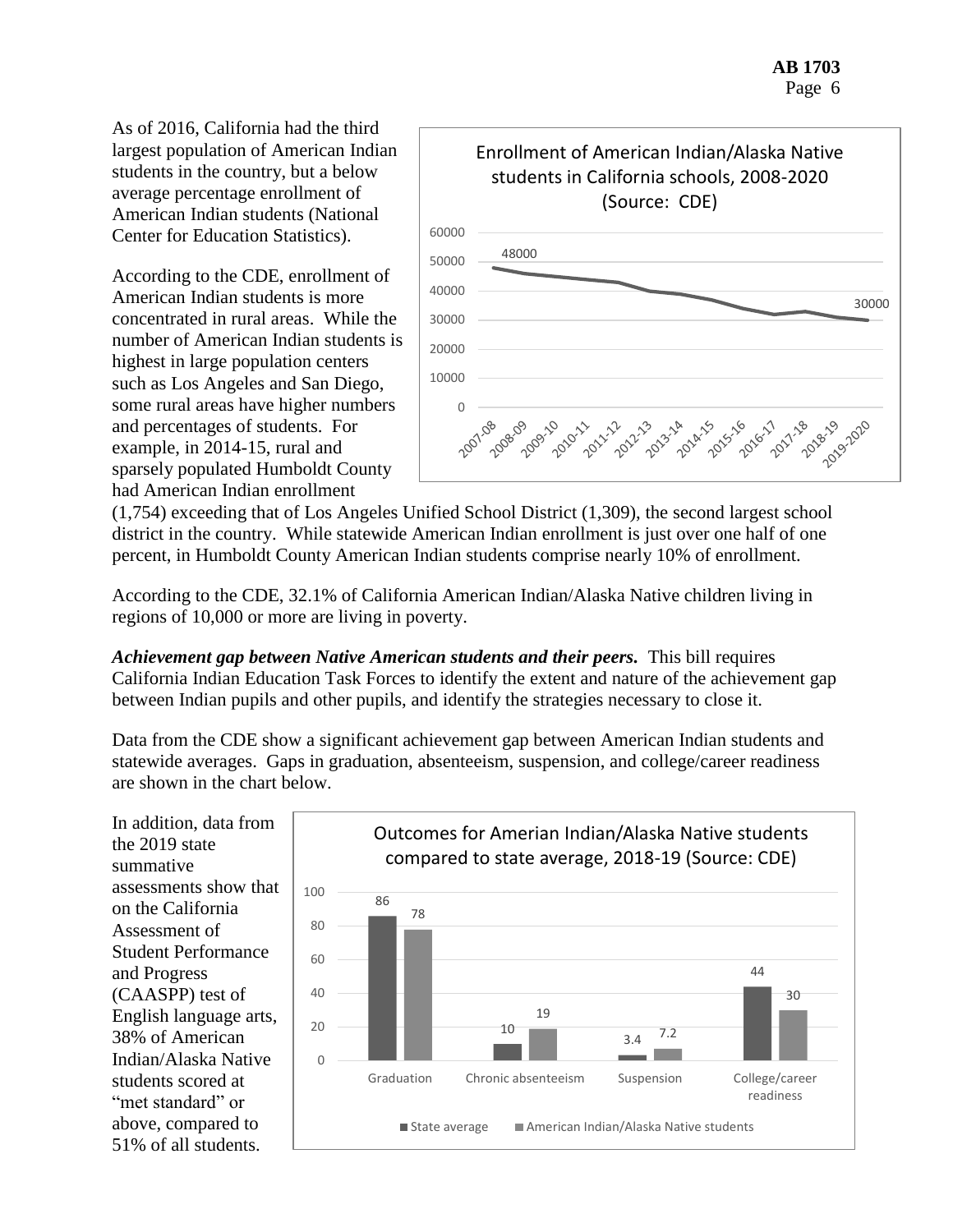On the mathematics assessment 26% of American Indian/Alaska Native students scored at "met standard" or above, compared to 40% of all students.

*Staffing of American Indian Education Unit at CDE.* This bill requires the CDE to submit, within one year of receiving task force reports and annually thereafter, a report to the Legislature regarding the progress made in the narrowing of the achievement gap, and the identification and adoption of curriculum regarding tribal history, culture, and government. LEAs and tribes working to establish California Indian Education Task Forces may benefit from assistance from the CDE in carrying out the activities prescribed in the bill.

Current law establishes an American Indian Education Unit within the CDE to provide technical assistance and oversight for the AIEC program, led by a manager appointed by the SPI. According to the CDE, prior to the recession and associated budget cuts and categorical program flexibility, the CDE was staffed with a manger and two program staff to oversee the AIEC program. CDE currently supports one education programs consultant position to fulfill the responsibilities required by existing law. In its 2016 report to the Legislature the CDE recommended the reestablishment of the American Indian Education Unit as created in statute.

*Tribal consultation requirements under ESSA.* The ESSA requires specified LEAs to consult with appropriate officials from American Indian tribes or tribal organizations approved by the tribes located in the area served by the LEA prior to its submission of a required plan or application for a program authorized by ESSA. LEAs subject to this requirement are those which:

- Received an Indian education formula grant under the federal Title VI Indian Education formula grant program in the previous fiscal year that exceeds \$40,000; or
- Have 50% or more of its student enrollment made up of American Indian/Alaska Native students.

CDE has identified 101 LEAs (school districts and COEs) as currently subject to the consultation requirement.

ESSA requires the consultation to be done in a manner and in a time that provides the opportunity for the appropriate officials from American Indian tribes or tribal organizations to meaningfully and substantively contribute to that plan. The CDE defines consultation as meaningful and timely dialogue with appropriate officials and representatives of tribal governments which emphasizes trust, respect, and shared responsibility, the open exchange of information, full and candid expression of mutual views, and a commitment to fully consider other views during decision making, leading to mutual understanding. The CDE notes that consultation occurs in a government-to-government relationship.

In 2021 CDE published a tribal consultation toolkit for schools and tribal governments and held an informational webinar on this topic for schools.

*Arguments in support.* The San Manuel Band of Mission Indians writes, "So few people understand the diversity of California's first people. They speak different languages, use different musical instruments, practice different customs and traditions. Few know many tribes were wiped out or almost eliminated during the 1800's. This bill would establish the California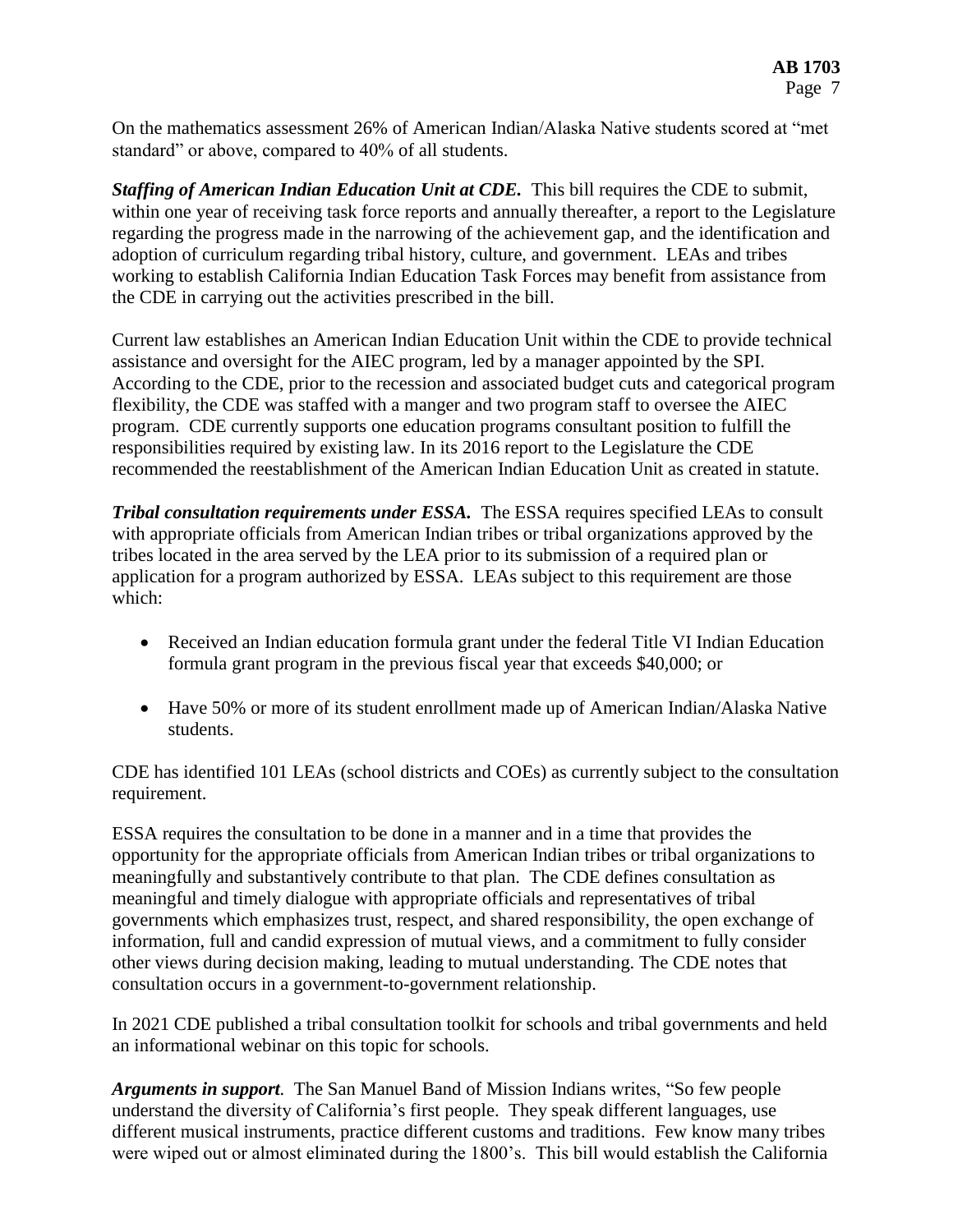Indian Education Act and encourage school districts, county offices of education, and charter schools to form California Indian Education Task Forces with California tribes local to their regions or tribes historically located in the region…This bill will be a first step toward increasing student knowledge, culturally competent curriculum and awareness about the history and culture of tribes residing in the state."

*Related legislation.* AB 1554 (Ramos) of this Session states the intent of the Legislature to enact future legislation that supports the academic growth and well-being of Native American students in California by expanding the AIECs program, supporting and promoting meaningful and timely consultation between LEAs and tribal governments, and ensuring an adequate level of staffing at the CDE to support LEAs and tribes in supporting Native American students and meeting the requirements of state and federal law. This bill was held in the Assembly Education Committee.

AB 101 (Medina), Chapter 661, Statutes of 2021 requires students, commencing with the graduating class of 2029-30, to complete a one semester course in ethnic studies that meets specified requirements in order to receive a high school diploma, and requires, commencing with the 2025–26 school year, that LEAs and charter schools serving students in grades 9 through 12 offer at least a one-semester course in ethnic studies.

SB 911 (Hertzberg), Chapter 490, Statutes of 2016, deleted the January 1, 2017 sunset of the AIEC program.

AB 1055 (Ramos), Chapter 287, Statutes of 2021, revises the definition of students in foster care for purposes of the Local Control Funding Formula (LCFF) and for purposes of specified educational rights of students in foster care, to include those students subject to a voluntary placement agreement and by eliminating the requirement that a dependent child of the court of an Indian tribe also meet the definition of a dependent child of a county court.

ACA 6 (Ramos) of this Session would require that, in all of the public elementary and secondary schools of the state, the social studies curriculum for grades 3, 4, 8, and 11 include significant material on the history and culture of California Native Americans. This measure would require that the SPI ensure that appropriate instructional materials are available to LEAs and to private schools that wish to obtain these instructional materials.

AB 1962 (Wood), Chapter 748, Statutes of 2018, amended the definition of foster youth for LCFF purposes to include a dependent child of the court of an Indian tribe, consortium of tribes, or tribal organization who is the subject of a petition filed in the tribal court pursuant to the tribal court's jurisdiction in accordance with the tribe's law, provided that the child would also meet one of the descriptions in Section 300 of the Welfare and Institutions Code, describing when a child may be adjudged a dependent child of the juvenile court.

AB 945 (Ramos), Chapter 285, Statutes of 2021, establishes the Task Force to Study and Develop Best Practices to Protect Student Rights to Wear Traditional Tribal Regalia or Recognized Objects of Religious or Cultural Significance as an Adornment at School Graduation Ceremonies.